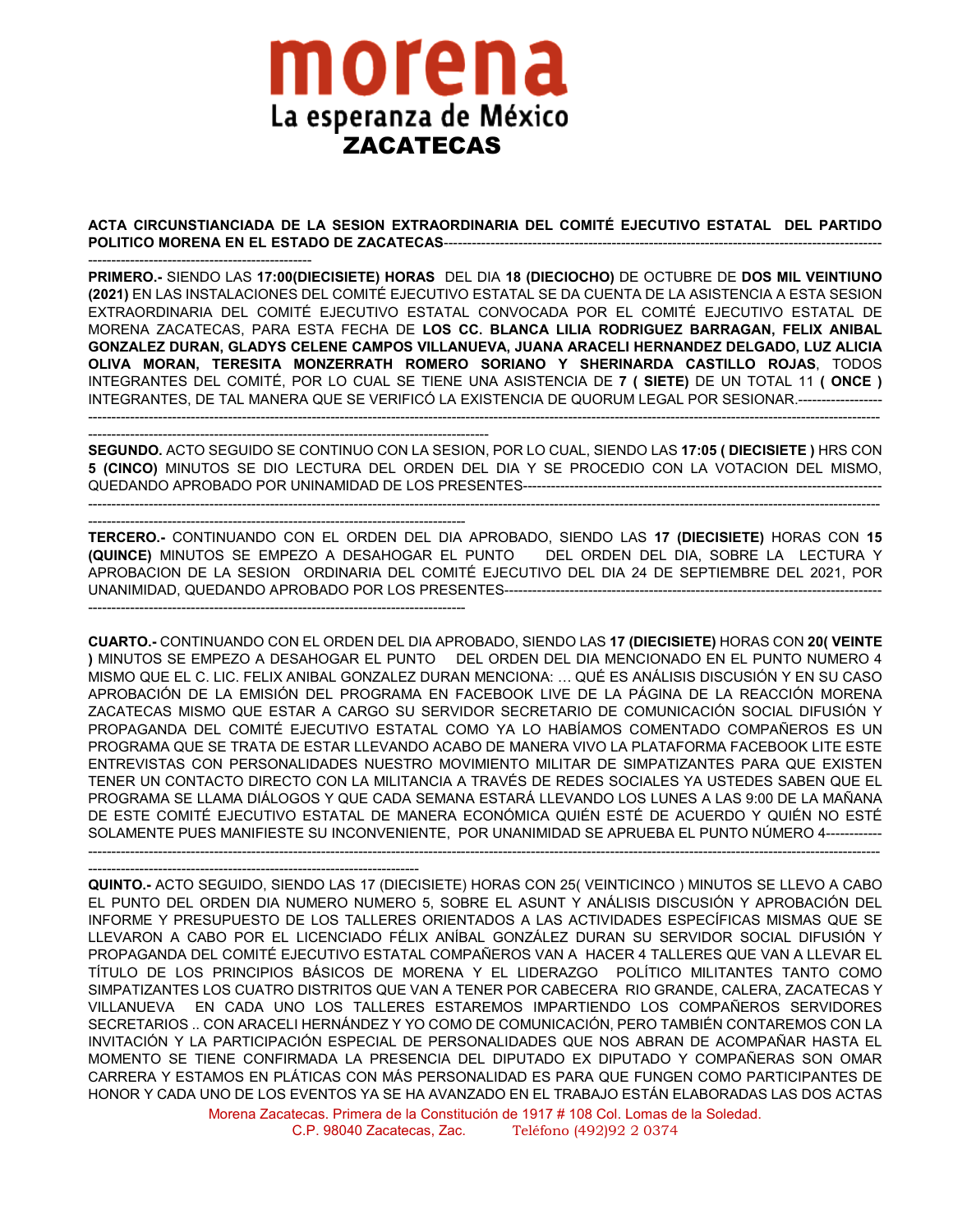DOS ACTAS DE TRABAJO ESTÁN PENDIENTES OTRAS DOS PORQUE ESTAMOS ESPERANDO LAS COTIZACIONES FORMALES PARA PODER ELABORAR LAS ACTAS QUE VAN DIRECTO AL PATO PERO PUES YA EN PRÓXIMOS DÍAS ESTAREMOS CONCLUYENDO CON LA PLANEACIÓN Y LA PROGRAMACIÓN PARA PASAR LA ETAPA DE LA CONVOCATORIA Y LA DISTRIBUCIÓN DE LOS COMPA A GRANDES RASGOS Y YO LO SOMETO A CONSIDERACIÓN Y EN SU CASO APROBACIÓN QUIÉNES ESTÉN DE ACUERDO LEVANTAR LA MANO Y QUIENES NO HÁGASE EL FAVOR DE COMENTAR SI TIENEN ALGÚN INCONVENIENTE, POR LO QUE HAY UNANIMIDAD A FAVOR, SE APRUEBA POR LOS PRESENTES--------------------------------------------------------------------------------------------------------------------------------------------------------

--------------------------------------

**SEXTO**.- ACTO SEGUIDO, SIENDO LAS 17 (DIECISIETE) HORAS CON 30( TREINTA ) MINUTOS SE LLEVO A CABO EL PUNTO DEL ORDEN DIA NUMERO SEXTO A LO QUE SE MENCIONA: ANÁLISIS, APROBACIÓN DEL INFORME Y PRESUPUESTO DEL TALLER DENOMINADO INICIACIÓN DE GRABADO EN PAPEL MISMO QUE SE LLEVARÁ A CABO EN LAS INSTALACIONES DE LA GALERÍA DENOMINADA TIERRA COLORADA Y SE LLEVARÁ A CABO EL DÍA 23 DE OCTUBRE QUÉ ES SÁBADO DEL PRESENTE AÑO CUYA ACTIVIDAD CORRE A CARGO DE LA SECRETARÍA DE ARTE Y CULTURA LA MAESTRA SHERINARDA CASTILLO ROJAS DEL COMITÉ EJECUTIVO ESTATAL, QUIEN GUSTE COMENTAR ALGO AL RESPECTO AL TALLER, SOY SECRETARÍA DE ARTE Y CULTURA SHERINARDA CASTILLO ROJAS YA TENEMOS LA COTIZACIÓN DE LA COMIDA YA TENEMOS EL MATERIAL NECESARIO QUE NOS PIDIÓ EL MAESTRO QUE IMPARTIRÁ EL TALLER PARA LA REALIZACIÓN DEL MISMO EL CUAL FUE PRESTADO POR EL DIRECTOR GENERAL DE LA GALERÍA TIERRA COLORADA SE LLEVARÁ A CABO COMO LO DIJO NUESTRO COMPAÑERO EL SÁBADO 23 DE OCTUBRE EN UN HORARIO DE 10:00 hrs DE LA MAÑANA A 18:00 hrs POR LO CUAL SE LE ESTARÁ DANDO ESTE BOTANA BOXLUNCH POR EL HORARIO EXTENDIDO, EL TALLER ÚNICAMENTE ESTARA DISPONIBLE PARA UN CUPO DE 20 PERSONAS POR MOTIVOS DE ESPACIO Y SALUBRIDAD POR LO DE LA PANDEMIA ES COMO EL ESPACIO REDUCIDO PUES NO PODEMOS METER MÁS NÚMERO DE PARTICIPANTES PARA EL TALLER ESO SE LES VA A DAR UN RECONOCIMIENTO.

PUES BUENO NO SÉ SI USTEDES APRUEBEN QUE VAYA FIRMADO POR EL REPRESENTANTE LA GALERÍA TIERRA COLORADA QUE NOS ESTÁ HACIENDO FAVOR DE APOYARNOS BASTANTE ELABORACIÓN DE SU TALLER Y POR SU SERVIDORA EL DISEÑO ME LO ESTÁ DANIEL ENTONCES ESTABA ESTAMOS TRABAJANDO EN ESO ESTE PARA LA CONVOCATORIA FUE LANZADO Y ESTUVIMOS EN DIÁLOGOS CON ANÍBAL EXPLICANDO Y HACIENDO LA INVITACIÓN PRÁCTICAMENTE A TODOS LADOS Y A QUIÉN LE INTERESE REALMENTE REGISTRARSE AL GRACIAS SERIA TODO... GRACIAS COMPAÑERA SHERINARDA, SERÍA EL TALLER DE LA MAESTRA SHERINARDA CASTILLO ROJAS QUIEN ESTÉ DE ACUERDO TENGA BIEN LEVANTAR SU MANO DE MANERA ECONÓMICA Y QUIÉN NO PUES A MANIFESTAR LO QUE DESEE…. SE APRUEBA DE MANERA UNÁNIME Y PASAMOS AL SIGUIENTE PUNTO--------------------------------------------------- ------------------------------------------------------------------------------------------------------------------------

**SEPTIMO.-** ACTO SEGUIDO, SIENDO LAS 17 (DIECISIETE) HORAS CON 38( TREINTA Y OCHO ) MINUTOS SE LLEVO A CABO EL PUNTO DEL ORDEN DIA NUMERO SIETE, SE TIENE A DISCUSIÓN, APROBACIÓN Y ACEPTACION PARA LA OPERACIÓN Y CONTRATACIÓN DE UN ASESOR POLÍTICO PARA LAS ACTIVIDADES PARTIDISTAS DEL PROPIO COMITÉ EJECUTIVO ESTATAL DE MORENA ZACATECAS, EN ESTE PUNTO NÚMERO SIETE SI ALGUIEN TIENE ALGO QUE

COMENTAR...

SE LE HACE EL USO DE LA VOZ A LA C. GLADYS CELENE CAMPOS VILLANUEVA SECRETARIA DE FINANZAS DEL COMITÉ EJECUTIVO… GRACIAS COMPAÑEROS BUENAS TARDES HAGO USO DE LA VOZ SOY GLADYS CAMPOS SECRETARÍA DE FINANZAS, QUIERO COMENTARLES QUE EL INGENIERO OMAR CARRERA TIENE MÁS DE 2 O 3 AÑOS ACOMPAÑÁNDONOS EN ACTIVIDADES POLITICAS , NUESTRO APOYO TOTAL, LA VERDAD QUE MUY SOLIDARIO DE SU PARTE HA TENIDO BASTANTES INTERVENCIONES INCLUSO A NIVEL NACIONAL PARA PODER AYUDARNOS ENTONCES YO VEO MUY IMPORTANTE QUE SE LE PUEDA AUTORIZAR YA CON UN RECURSO ECONÓMICO COMO ASESOR DEL PARTIDO MORENA Y QUE LO VIENE SIENDO COMO LES COMENTO FUNGIENDO DESDE HACE MÁS DE 2 O 3 AÑOS Y CREO QUE HASTA MÁS LA VERDAD QUE YO CREO QUE ESTE SIN TEMOR A EQUIVOCARME Y HACER A LA MEJOR ALGÚN COMENTARIO, LA VERDAD ES DE QUE DE TODOS LOS EXDIPUTADOS FUE EL ÚNICO QUE NOS AYUDÓ PORQUE TOCÓ FUERTE TOCÓ PUERTAS Y FORTALECIO AL PARTIDO POLITICAMENTE, ENTONCES YO CREO QUE ESTE MI PETICIÓN SERÍA QUE SI SE LE DE EL APOYO ECONÓMICO Y SERÍA TAMBIÉN MI VOTACIÓN A FAVOR ESTO SERÍA MI PARTICIPACIÓN, QUIEN ESTÉ DE ACUERDO TENGA BIEN LEVANTAR SU MANO DE MANERA ECONÓMICA Y QUIÉN NO PUES A MANIFESTAR LO QUE DESEE…. SE APRUEBA DE MANERA UNÁNIME Y PASAMOS AL SIGUIENTE PUNTO.-----------------------------------------------------------------------------------------------------------------------------------------

----------------------------------------------------------------------------------------------------------

**OCTAVO.-** ACTO SEGUIDO, SIENDO LAS 17 (DIECISIETE) HORAS CON 43( CUARENTA Y TRES ) MINUTOS DE ACUERDO AL NUMERAL OCTAVO DE LA CONVOCATORIA, TENEMOS ASUNTOS GENERALES, POR TANTO, ADELANTE COMPAÑERAS, SE LE HACE EL USO DE LA VOZ A LA COMPAÑERA DE FINANZAS GLADYS, POR LO QUE MANIFIESTA:…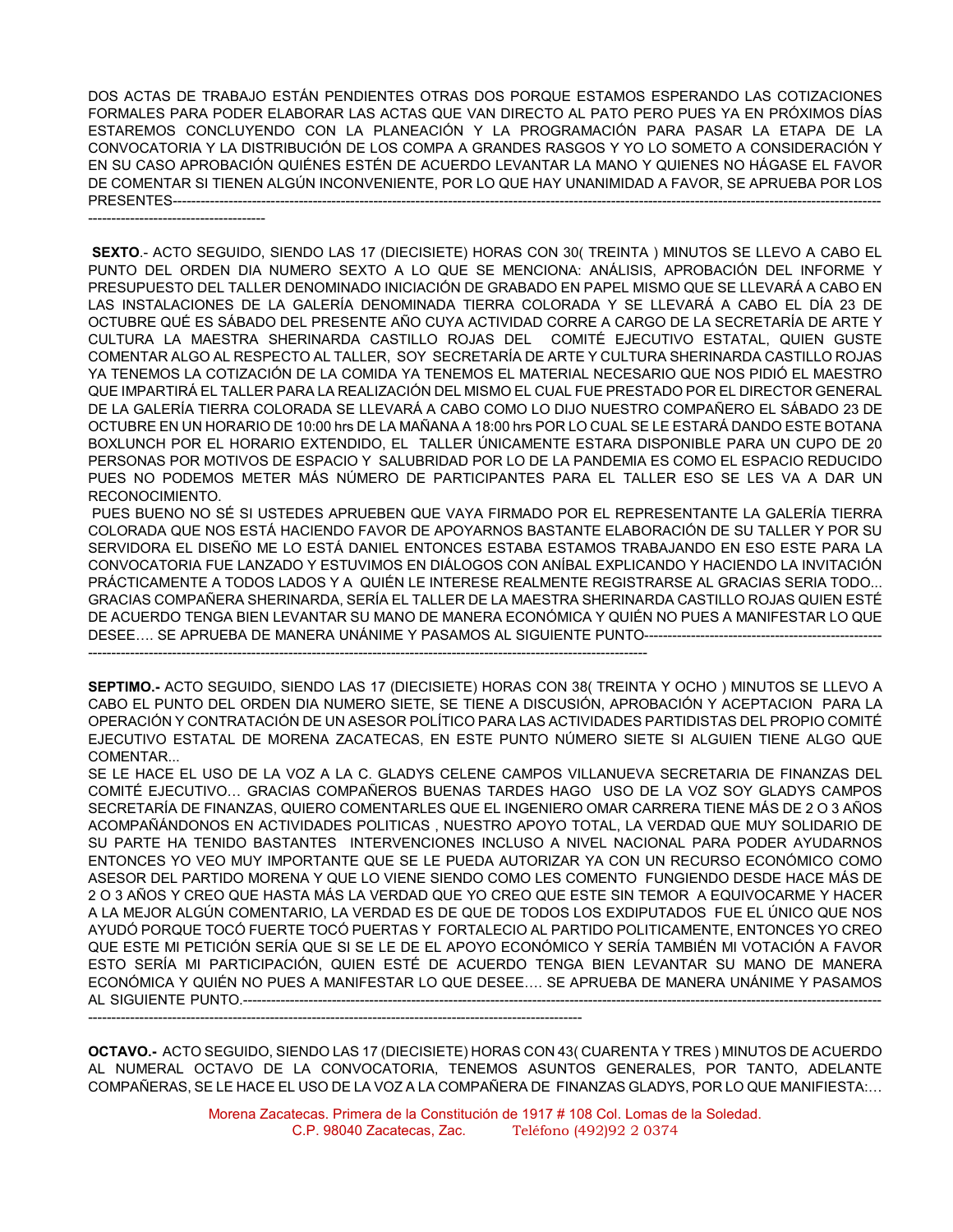SÍ COMPAÑEROS TENGO CINCO PUNTOS IMPORTANTES QUE MENCONAR, MUY RÁPIDO, COMENTARLES QUE SE NOS HIZO LA CONVOCATORIA PARA ESTAR ESTE EN LA CIUDAD DE MÉXICO TUVIMOS DOS CAPACITACIONES A LAS 9:00 HRS, FUE UNA Y TERMINÓ A LAS 15:00 HRS, OTRO A LAS 15:30 HRS Y TERMINÓ A LAS 20:00 HRS, LA CAPACITACIÓN PRIMERA FUE SOBRE EL OFICIO DE ERRORES Y OMISIONES AHORA BIEN, QUÉ ES EL OFICIO DE ERRORES Y OMISIONES, ESE OFICIO ES EL LA INFORMACIÓN DE TODO EL AÑO DE GASTOS TANTO DE INGRESOS Y EGRESOS, SE DETALLA CON MUCHA CERTEZA QUE CADA UNO DE LOS MOVIMIENTOS QUE HA TENIDO EL PARTIDO VENDRA UN POQUITO PESADO LES COMENTO EL OFICIO DE ERRORES Y OMISIONES NO LLEGA EL VIERNES 29 DE OCTUBRE Y SOLAMENTE TENEMOS 15 DÍAS PARA PARA RESPONDER ESTE OFICIO VA A VENIR MUY PESADO, PUES PORQUE PUES ES AHÍ VA A SALIR VARIAS COSAS DE CAMPAÑA ENTONCES PUES ESPEREMOS TENER TODA LA COMPROBACIÓN QUE YO CREO QUE LA VERDAD ES QUE EL TRABAJO QUE HA HECHO ES DEL EQUIPO CONTABLE, LO QUE LA TITULAR ES LA COMPAÑERA LA CONTADORA SANDRA DÍAS Y QUIÉN ESTÁ TAMBIÉN APOYANDO ES LA COMPAÑERA PATY HERNÁNDEZ, EN ESTE OFICIO DE ERRORES Y OMISIONES YO LES PEDIRÍA COMPAÑEROS DE SU VOLUNTAD Y DE SU APOYO PARA QUE LOS Y LAS PERSONAS QUE ESTÁN EN LA PARTE DE ABAJO QUE YO CREO QUE PUDIERA HACER OLIVIA Y PUDIERA SER GIOVANNA TAMBIÉN AYUDARÁN A RESPONDER ESTE OFICIO DE ERROR Y OMISIONES, ESTE OFICIO SE RESPONDE MEDIANTE UN SISTEMA CONTABLE, ES EL SISTEMA INTEGRAL DE FISCALIZACIÓN, ES UNA PLATAFORMA Y TODO ES DIGITAL, PRÁCTICAMENTE ES UN INFORME TOTAL DE ESTE EJERCICIO Y ES EL EJERCICIO 2021 ENTONCES YO LES VOY A PEDIR QUE ME AYUDEN A QUE MÁS PERSONAL NOS ESTÉ APOYANDO PORQUE SOLAMENTE TENEMOS HASTA EL 15 DE NOVIEMBRE PARA HACER LA RESPUESTA Y DESPUÉS DE ESO SON 10 DÍAS QUE EL INE LO VERIFICA Y LUEGO NOS VUELVE A RESPONDER Y LUEGO TENEMOS OTROS DÍAS PARA RESPONDER PERO DE HECHO PUES ESO CASI CASI VA A VENIR SIENDO COMO EL 15 DE DICIEMBRE POR LO PRONTO LO MÁS IMPORTANTE QUE SÍ COMO SIEMPRE LO HEMOS HECHO ES QUE CASI SE VAYA 99.99% RESPONDIDO DE TAL MANERA QUE YA LA SEGUNDA VUELTA PUES YA MUY POCAS LAS QUE NOS FALTEN DE COMPROBAR ALGUNA RESPUESTA O QUE SEA SOLAMENTE DE FORMA QUE SE NOS HAYA PASADO RESPONDER ALGO NO PRÁCTICAMENTE ESE SERÍA UNO DE LAS CAPACITACIONES QUE NOS DIERON ALLÁ VIENEN NUEVOS TEMAS. BIEN EN OTRAS COSAS QUE TAMBIÉN NOS PIDEN ES CONTESTAR ENTONCES YA LAS CONTADORAS YA SE PUSIERON AL TANTO DE ESO QUÉ ES LO QUE TENEMOS QUE HACER PRECISAMENTE PARA PODER SALIR BIEN DE ESTE NUESTRAS OBLIGACIONES COMO RESPONSABLES DE FINANZAS, LA SEGUNDA CAPACITACIÓN QUE FUE EL DOMINGO DE LA TARDE DEL FUE DE TRANSPARENCIA HAY VARIOS CAMBIOS EN LOS FORMATOS DE TRANSPARENCIA ASÍ COMO EN LO DEL ACCESO A LA INFORMACIÓN ENTONCES TAMBIÉN NOS PIDEN QUE HAGAMOS UN COMITÉ DE TRANSPARENCIA QUÉ BUENO ESO LO PLATICAREMOS EN ESTOS DÍAS SÓLO SI INFORMARLES ESTE CÓMO ES MI RESPONSABILIDAD HACERLO TAMBIÉN LES COMENTO QUE SE ME ACERCO EL INGENIERO CABIEDES EL INGENIERO CABIEDES ES EL SECRETARIO DE FINANZAS Y ME PIDE ME PIDIÓ QUE SE FIRMARA UNA SOLICITUD POR VALES DE GASOLINA LO CUAL LE DIJE QUE NO ESTABA AUTORIZADA POR ESTE COMITÉ Y QUE NO SABÍAMOS PARA QUIÉN ERA LA PERSONA NI CUÁL ERA LA FUNCIÓN NI PARA CUAL TRABAJO, ENTONCES LE DIJE QUE NO ESTABA AUTORIZADA PARA FIRMARLO Y QUE DE TODOS MODOS SE LOS IBA A SER SABER A USTEDES EL COMITÉ EJECUTIVO,PERO ROTUNDAMENTE PUES MI RESPUESTA FUE QUE NO SIENTO TAMBIÉN DE ESO LES QUERÍA COMENTAR TAMBIÉN LES COMENTO QUE VAMOS YA MUY AVANZADOS, LA PROPUESTA DE PROYECTO PARA LAS CONSULTAS, TENEMOS COMO PROPUESTA ALGUNAS SUGERENCIAS IMPORTANTES QUE NOS PUEDAN CONTRIBUIR ESTE PROYECTO BUENO LAS ASESORÍAS LEGALES SE PLANEAN HACER LOS JUEVES DE 15:00 HRS A 18:00 HRS, LAS CONSULTAS OFTALMOLÓGICAS LOS MIÉRCOLES DE 16:00 HRS A 19:00 HRS Y LAS CONSULTAS PSICOLÓGICAS ESTAMOS EN ESPERA DE QUE DIGAN AHORITA, TENTATIVAMENTE SI TE PARECE COMPAÑERA SECRETARÍA DE DERECHOS HUMANOS TERESITA LE PODEMOS EL MARTES PORQUE ES EL DÍA QUE NO TENEMOS ACTIVIDAD SI TÚ ME LO PERMITES A RESERVA DE QUE LO PLATIQUES CON LA PSICÓLOGA Y QUE LO VEA Y SI NO EL DÍA QUE YA NOS DIGA NOSOTROS NOS ACOMODAMO, QUEDA COMO LOS MARTES LAS CONSULTAS PSICOLÓGICAS ESTE DE 16:00 HRS YO CREO QUE A LA 18:00 HRS Y LAS CONSULTAS NUTRICIONALES SERÍAN LOS LUNES DE 16:00 HRS A 18:00 HRS, LAS CONSULTAS MÉDICAS SERÍAN TAMBIÉN EL MIÉRCOLES DE 18:00 HRS A 20:00 HRS DE LA NOCHE ESTÁ QUEDARON DE CAMBIARME EL HORARIO LA VERDAD SE ME HACE MUY PESADO LES COMENTÉ QUE SÍ PUDIERA SER DE 17:00 HRS A 19:00 HRS Y QUE TERMINARA A 7:30 PORQUE A ESE HORARIO QUE EL DR. SOLICITO... LO VAMOS A CONFIRMAR CON ÉL Y SE PUEDE RECORRER POQUITO MEDIA HORA ANTES PARA QUE PODAMOS SALIR A LAS 19:30 HRS MUY RÁPIDO LOS PUNTOS SERÍAN TODOS NADA MÁS INFORMARLES ESTO ,EMPEZARÉ A PARTIR DE LA SIGUIENTE SEMANA SI ME PERMITEN VERLO CON EL COMPAÑERO SECRETARIO DE COMUNICACIÓN QUE ME PERMITIERA TENER ACCESO A LAS PERSONAS PARA QUE ME PUDIERA ELABORAR EL DISEÑO PARA PODER EMPEZAR CON ESTAS PROPUESTAS LA VERDAD ME PARECE MUY BUENAS USTEDES SABEN QUE APARTE PUES DE FINANZAS, SE LE DA EL USO A LA MTRA. BLANCA LILIA BARRAGÁN Y MENCIONA LO SIGUIENTE, EL PROYECTO HAY UNA PERSONA QUE TAMBIÉN ESTÁ A LA DISPOSICIÓN DE COMPARTIRLES UN TALLER DE PRIMEROS AUXILIOS ME DIJO NADA MÁS ESTABA LA ORDEN Y QUE LE DIJERA CUANDO QUISIERAN QUE LO IMPARTIERA...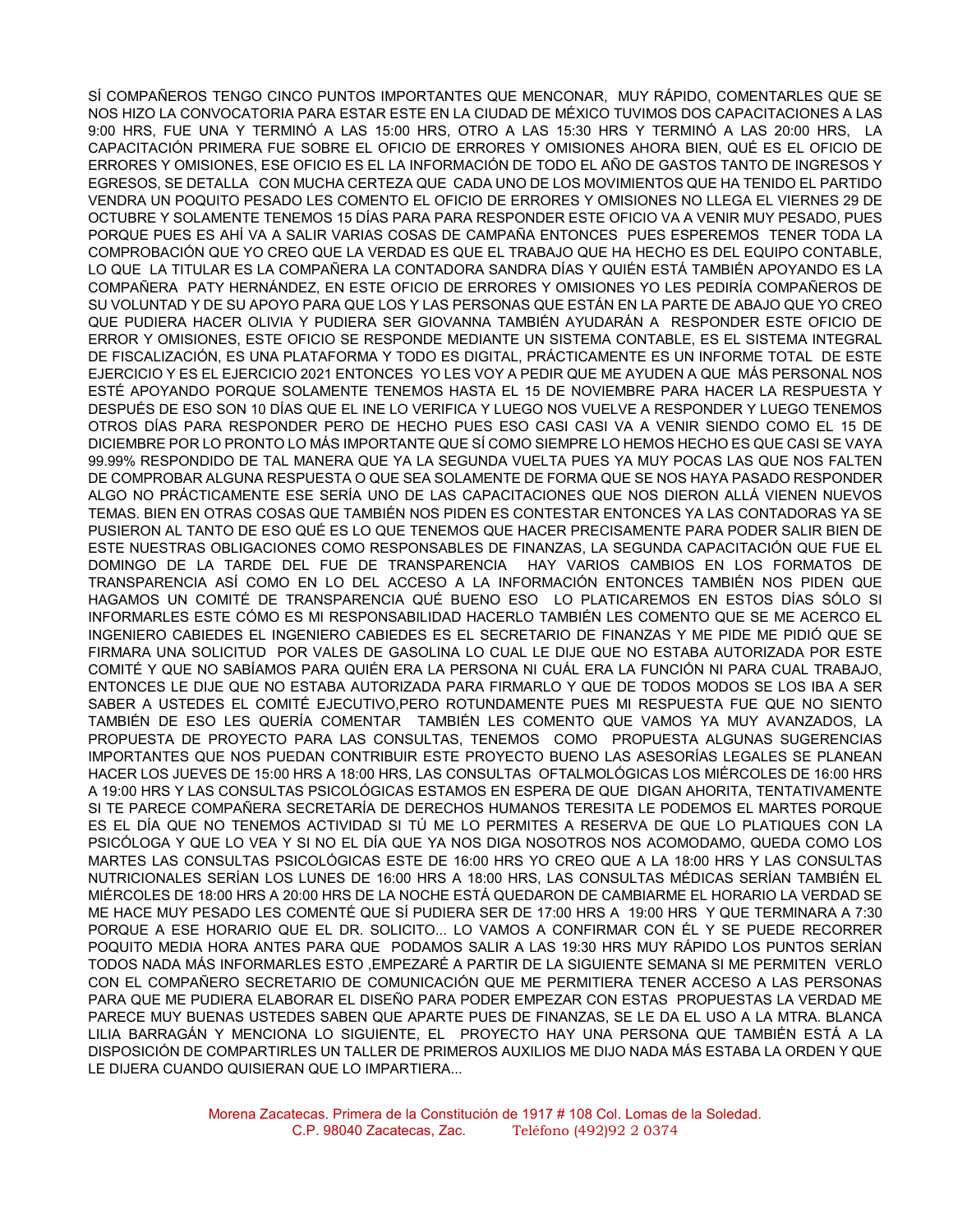HACE EL USO DE LA VOZ LA LIC. ARACELY HERNÁNDEZ, SECRETARIA DE FORMACIÓN POLÍTICA, SE PIDE LA PALABRA RESPECTO A LO QUE NOS COMENTA LA COMPAÑERA FINANZAS ESTÁ COMPAÑERA GLADYS A MÍ ME GUSTARÍA QUE SÍ QUEDE CLARO ESTE QUE TIENE TODO EL APOYO LO QUE LE DIJO EL INGENIERO CABIEDES PARA UNA SOLICITUD DE GASOLINA QUE ESTÁN SOLICITANDO PARA UNA PERSONA, SEGÚN LO QUE ESTOY COMPRENDIENDO Y SI NO TIENE EL AVAL QUE AQUÍ SE MANIFIESTE DENTRO DE ESTA SESIÓN POR SI NOSOTROS QUEREMOS SABER Y QUE LA AHORA SÍ QUE QUEDEN CLARAS LAS CUENTAS RESPECTO A DÓNDE VA EL DINERO QUE ELLA AUTORIZA TIENE MI RESPALDO TOTALMENTE PORQUE ELLA HA INFORMADO DESDE QUE SE HA TRABAJADO EN ESE ASPECTO ENTONCES EN LO QUE A MÍ RESPECTA TIENE MI APOYO DE QUE NO SE FIRME NADA SIN QUE NOSOTROS EL COMITÉ TENGAMOS CONOCIMIENTO A DÓNDE VA A IR EL DINERO EL COMITÉ HA ESTADO BATALLANDO DE GASOLINA, DE VEHÍCULOS PARA TRANSPORTARNOS, NO HEMOS PODIDO SALIR DERIVADO DE LA SITUACIÓN QUÉ SE HA PRESENTADO SOBRE TODO AHORITA QUE YA SE REQUIERE EL DE SALIR A LAS COMUNIDADES A DAR LAS CAPACITACIONES Y PARA SUMAR A LA AFILIACIÓN, TAMBIÉN SE VIENE LO DE LA REVOCACIÓN DE MANDATO SE VIENE LO DE LA LEY DE LA REFORMA ELÉCTRICA Y CONSIDERO QUE ES INJUSTO PARA EL PARTIDO QUE ESTÉ SUFRIENDO LA FALTA DE ESTOS VEHÍCULOS Y QUE PUES DESCONOZCAMOS COMO COMITÉ EJECUTIVO ESTATAL EN DÓNDE SE ENCUENTRAN ESTOS, POR TANTO SI SE VA A AUTORIZAR ESO DE ESA GASOLINA PUES SI QUEREMOS SABER A DÓNDE VA IR A DAR, PORQUE A NOSOTROS PARA AUTORIZARNOS CUALQUIER SITUACIÓN DE VALES DE GASOLINA PUES NOS REQUIEREN VARIOS REQUISITOS ENTONCES PUES EN ESE PUNTO NO SÉ ESE ES MI PARTICIPACIÓN PORQUE TAMBIÉN INSISTO SE VIENE LO DE LA AFILIACIÓN Y EN LO QUE RESPECTA A MI COMO SECRETARÍA DE FORMACIÓN POLÍTICA EL PASADO DOMINGO , DÍA DE AYER EN EL CUAL EL INSTITUTO NACIONAL DE FORMACIÓN POLÍTICA ESTÁ HACIENDO UNA INVITACIÓN PARA QUE LOS CÍRCULOS DE ESTUDIO SE SUMEN A LOS COMITÉS DE TRANSFORMACIÓN POLÍTICA EN EL SENTIDO DE LA AFILIACIÓN PERO PUES SI NO TENEMOS LOS RECURSOS ECONÓMICOS PARA MÍNIMO VIAJAR PUES ENTONCES CÓMO LE HAREMOS, Y SI LE ESTÁN DANDO LAS FACILIDADES NIVEL NACIONAL A OTROS PERSONAJES QUE SÍ QUISIÉRAMOS MÍNIMO TENER EL CONOCIMIENTO ES TODO POR MI PARTE, HACE USO DE LA VOZ TERESITA DE MANZERRATH ROMERO SORIANO SECRETARÍA DE DERECHOS HUMANOS Y SOCIALES RESPECTO A LO QUE NOS COMENTARON DE QUE SE REQUIERE PARA LA FIRMA, ES IMPORTANTE, CONSIDEREMOS A VOTACIÓN VERDAD POR EL COMITÉ PUES PARA DESLINDAR LOS EN CASO DE QUE EN MÉXICO SE LES AUTORICE O SEA PORQUE DE TODOS MODOS ES RECURSO DE AQUÍ DEL PARTIDO Y NO A NIVEL FEDERAL ENTONCES CREO QUE ES IMPORTANTE QUE NOS DESLINDAMOS Y PUES SÍ TIENE QUE LLEGAR A DE MANERA PÚBLICA PUES QUE ASÍ SE HAGA SIENDO TODO LO QUE MANIFIESTA, HACE USO DE LA VOZ LA MTRA. BLANCA LILIA BARRAGÁN, EN MI CALIDAD DE SECRETARIA GENERAL Y COMO PARTE INTEGRANTE DEL COMITÉ EJECUTIVO ESTATAL Y COMO CONSEJERA NACIONAL YO NO APRUEBO ESA SOLICITUD DEL SECRETARIO DE FINANZAS CABIEDES, SIENDO TODO LO QUE MANIFIESTA, HACE EL USO DE LA VOZ EL LIC. FÉLIX ANÍBAL Y MANIFIESTA... DE QUE EN ESTE ACUERDO LES PIDO QUE LEVANTEN LA MANO DE MANERA ECONÓMICA, YA MANIFESTAMOS, QUIÉNES ESTEN EN CONTRA Y EL PORQUÉ LEVANTE LA MANO QUIEN ESTÉ DE ACUERDO… MUY BIEN AL NO HABER OBTENIDO NI UN VOTO A FAVOR NO SE APRUEBA ESTE PUNTO, POR LO TANTO SOLICITO A LA SECRETARIA DE FINANZAS GLADYS CELENE CAMPOS VILLANUEVA, LE INFORMO QUE REALICE UN OFICIO DIRIGIDO AL SECRETARIO DE FINANZAS DEL CEN DE MORENA, QUE ESOS VALES NO ESTÁN APROBADOS POR EL COMITÉ ENTONCES ALGÚN OTRO PUNTO EN ASUNTOS GENERALES COMPAÑEROS QUE SEAN TOCAR.. ENTONCES VAMOS A PROCEDER CON LA CLAUSURA DE LA SESIÓN POR LO CUAL LES PIDO QUE SE PONGAN PIE... SIENDO 17:45 HRS, ESTE DÍA LUNES 18 DE OCTUBRE DAMOS POR CLAUSURADA LA SESIÓN EXTRAORDINARIA DEL COMITÉ EJECUTIVO ESTATAL PUES MUCHAS GRACIAS TODAS LAS COMPAÑERAS., DANDO POR CONCLUIDA LA PRESENTE SESION Y SE FIRMA LA PRESENTE ACTA, DANDO FE DE TODO LO OCURRIDO PARA TODOS LOS EFECTOS LEGALES A QUE HAYA LUGAR.-------------------------------------------------------------------------------**DAMOS FE.**